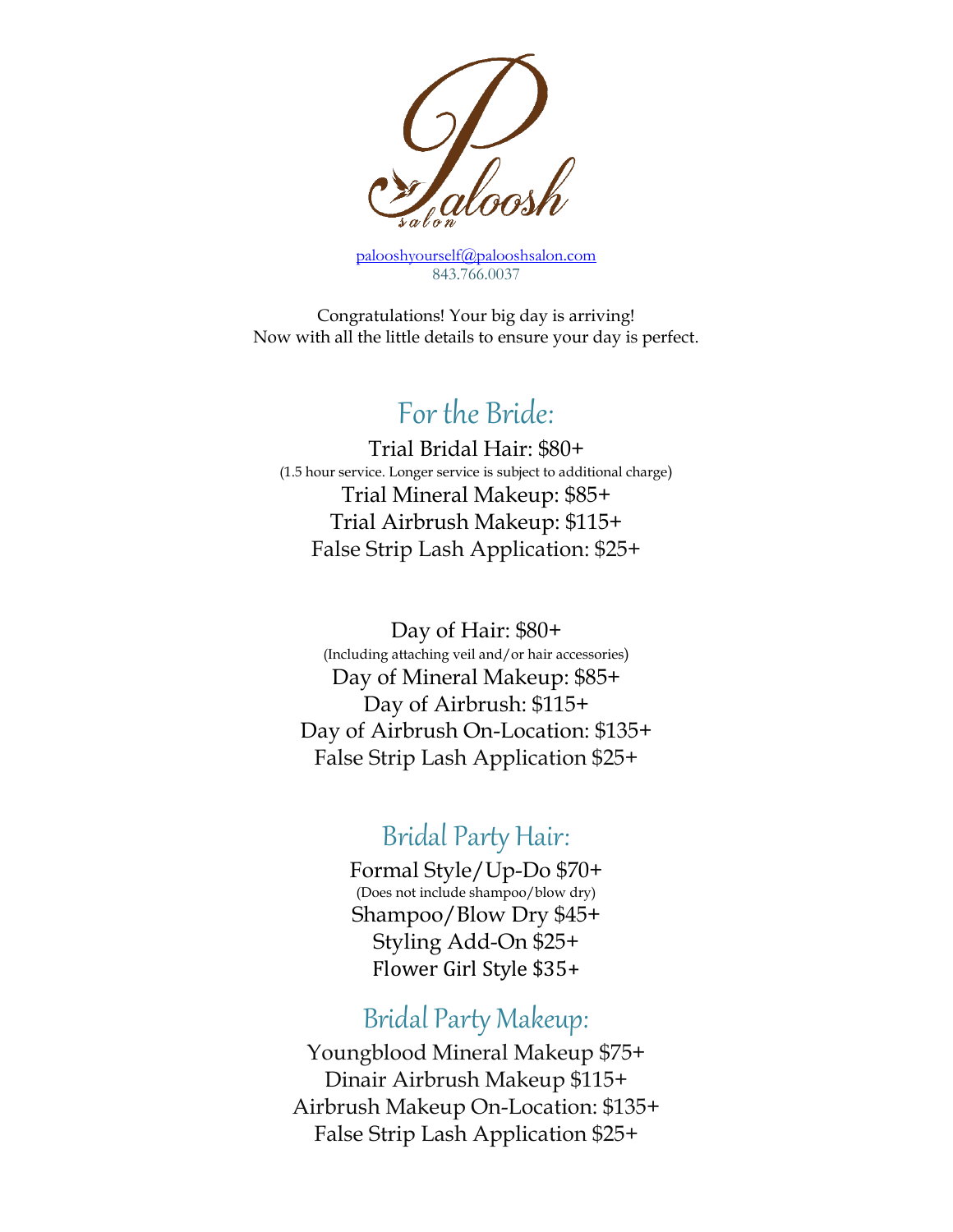

### XTREME LASH Eyelash Extensions: (Full set) \$350+ (Touch up) \$110+

(Semi-permanent waterproof eyelashes that lengthen and thicken without the need of mascara. Touch ups needed every 2-3 weeks)

-Consultations/Trial run appointments are highly recommended for the bride. Typically, we suggest scheduling trial runs around bridal portraits and/or within two months of the wedding date.

-Pricing may vary depending on the thickness and length of hair.

# Bridal Policies

### On Location & Sunday/Monday Appointments

We are more than happy to accommodate you on location! All services are subject to vary in cost for on location services and a travel fee of \$150.00 will be added to outcall services not performed within Paloosh Salon. On location services that require more than two stylists will be subject to a \$50.00 fee per extra stylist. Services 30 miles or more will be quoted on a case by case basis. Services performed on Sunday and/or Monday will be subject to a \$150.00 fee.

### Securing Appointment Date

All bookings for weddings are made on a "first-come-first-serve" basis. Your appointment date(s) and services(s) will be guaranteed once a deposit and signed contract are received. All deposits are due on the date the signed contract is returned.

### Payment

We require a minimum of 50% as the deposit. Deposits for reservations that are cancelled within 14 days of your scheduled appointment(s) will be refunded. The bride assumes responsibility of payment for all members of the party receiving services with Paloosh Salon. The remaining balance will be charged one week prior to the wedding date with the credit card associated with this contract. Prices are subject to change as styling needs change or services are added. Prices do not include gratuity. A gratuity of 20% will be added to the overall total. We accept Visa, Discover, and MasterCard.

# Contract/Appointment Changes

Appointment scheduling will initially be done based on the information submitted on this contract. Additions (i.e. Mother's services, makeup for attendants) may be made based on stylists' availability. Any cancellations made with less than 14 days notice will still be charged to the credit card associated with this contract. The entire cost of the cancelled services will be placed on the credit card.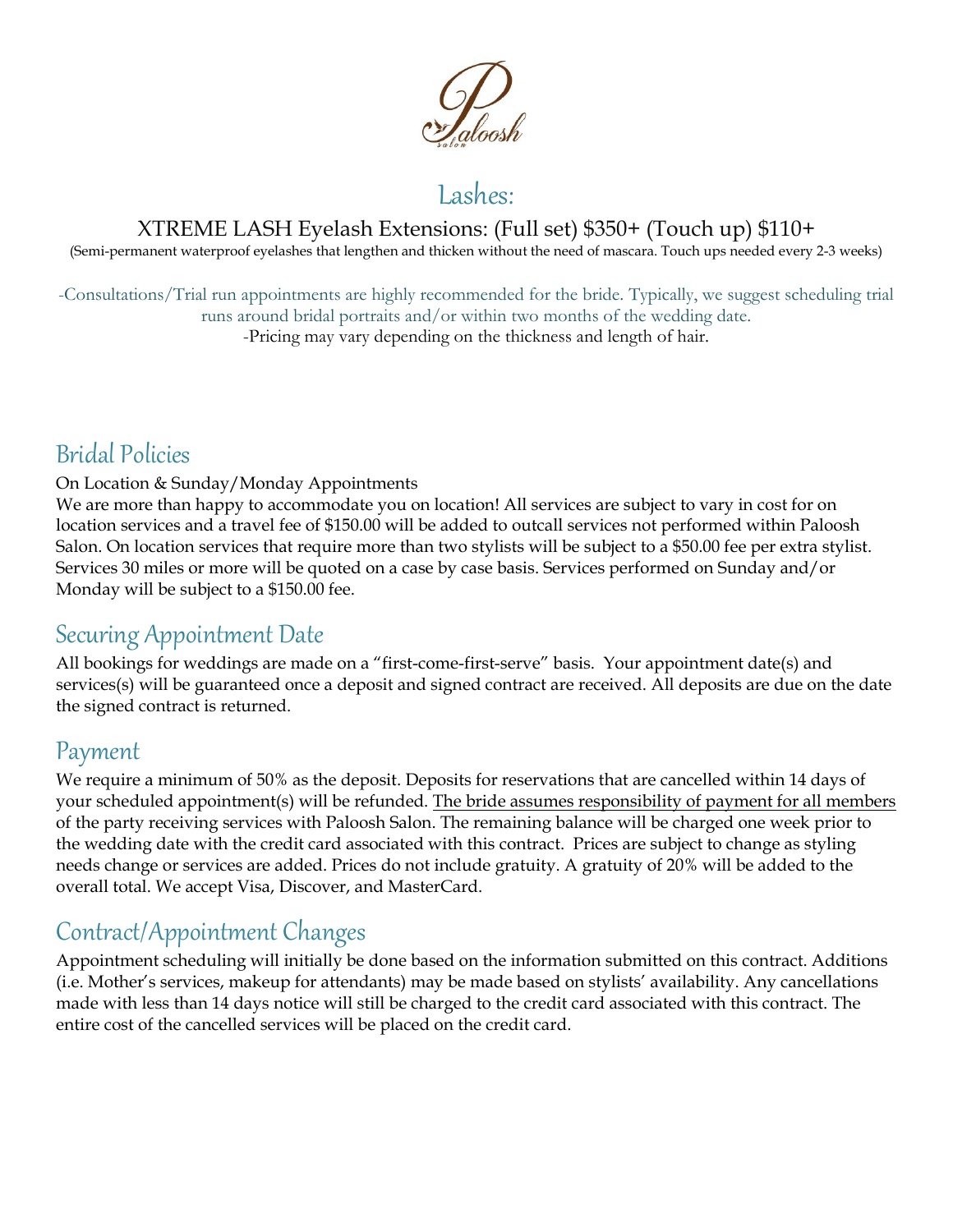

# Late Arrivals

If the wedding party is more than fifteen minutes late without making contact with us, the party will be charged an additional \$15.00 late fee for each guest serviced. Tardiness results in scheduling and service conflicts for you and other clients following your appointment(s). If a wedding party is late for the scheduled service appointment time(s) and notifies us of a new arrival time, stylists may or may not be able to accommodate the new arrival time. If the scope of the original contract cannot be fulfilled due to client's tardiness, services may be reduced; however clients are liable for the original amount. \*If a wedding party is more than 30 minutes late without making contact with us, the assumption is the client is a noshow. This results in the client forfeiting all deposits and or payments for the contracted services.

We apologize for any inconvenience but Paloosh Salon maintains this policy out of respect for our stylists and clients.

I have read, understand and agree to the terms of this contract. Deposit payment is due upon submission of these documents.

**Signature**: \_\_\_\_\_\_\_\_\_\_\_\_\_\_\_\_\_\_\_\_\_\_\_\_\_\_\_\_\_\_\_\_\_\_\_\_\_\_\_\_\_\_\_\_\_\_\_\_\_\_\_\_ **Date**: \_\_\_\_\_\_\_\_\_\_\_\_\_\_\_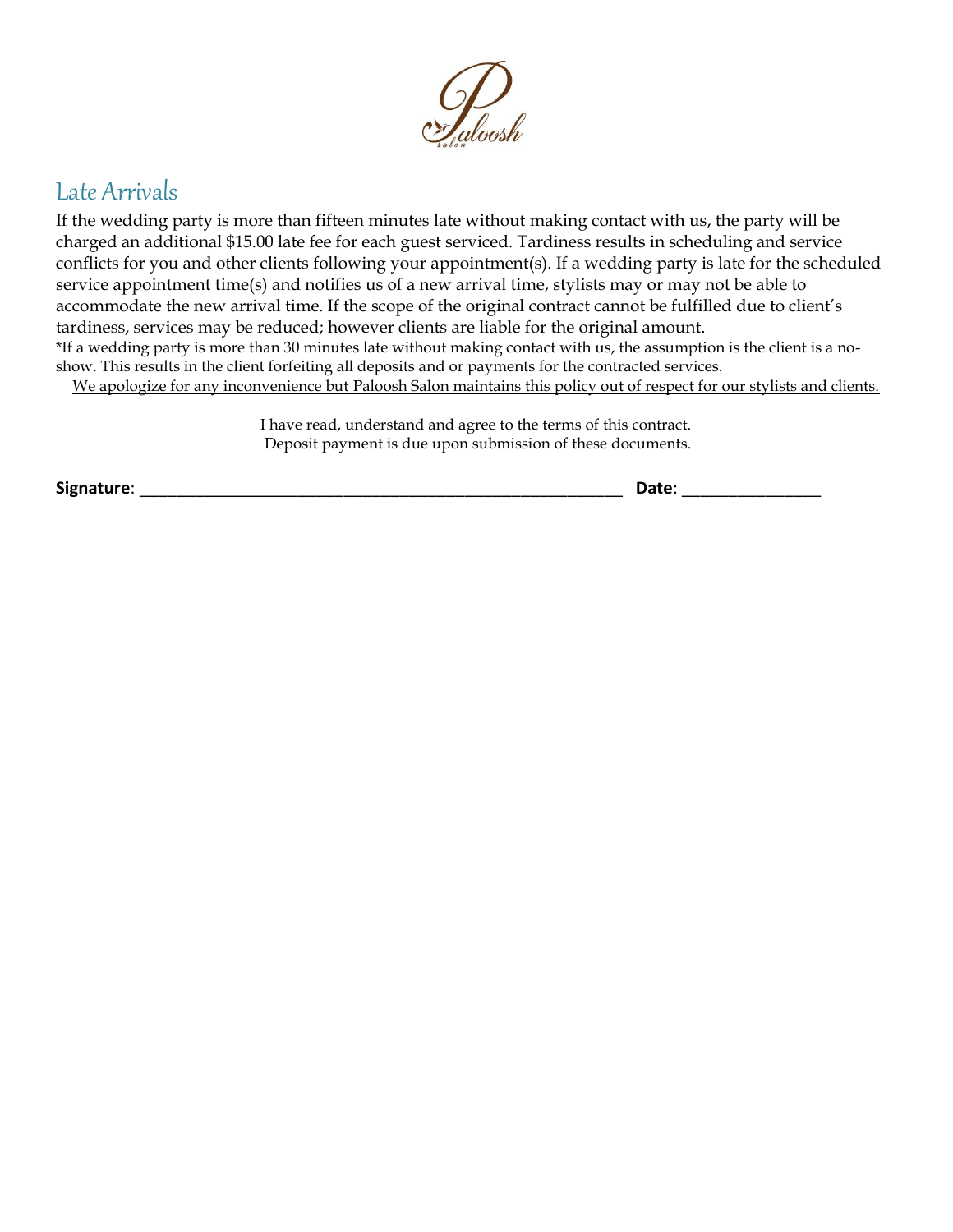

### **Wedding Information**

| <b>Bride Information</b>                                                                       |      |         |          |         |        |       |      |  |  |
|------------------------------------------------------------------------------------------------|------|---------|----------|---------|--------|-------|------|--|--|
|                                                                                                |      |         |          |         |        |       |      |  |  |
|                                                                                                |      |         |          |         |        |       |      |  |  |
|                                                                                                |      |         |          |         |        |       |      |  |  |
| Alternate Contact Name and Phone Number:                                                       |      |         |          |         |        |       |      |  |  |
|                                                                                                |      |         | Airbrush | Mineral |        |       |      |  |  |
|                                                                                                | Name | Service |          |         | Lashes | Total | Time |  |  |
| <b>Bride</b>                                                                                   |      |         |          |         |        |       |      |  |  |
| Mother<br>Mother in Law                                                                        |      |         |          |         |        |       |      |  |  |
|                                                                                                |      |         |          |         |        |       |      |  |  |
| Bridesmaid                                                                                     |      |         |          |         |        |       |      |  |  |
| <b>Bridesmaid</b>                                                                              |      |         |          |         |        |       |      |  |  |
| <b>Bridesmaid</b>                                                                              |      |         |          |         |        |       |      |  |  |
| <b>Bridesmaid</b>                                                                              |      |         |          |         |        |       |      |  |  |
| <b>Bridesmaid</b>                                                                              |      |         |          |         |        |       |      |  |  |
| <b>Bridesmaid</b>                                                                              |      |         |          |         |        |       |      |  |  |
| <b>Bridesmaid</b>                                                                              |      |         |          |         |        |       |      |  |  |
| Bridesmaid<br>Flower Girl                                                                      |      |         |          |         |        |       |      |  |  |
|                                                                                                |      |         |          |         |        |       |      |  |  |
| Gratuity<br>Subtotal                                                                           |      |         |          |         |        |       |      |  |  |
| <b>Travel Fee</b>                                                                              |      |         |          |         |        |       |      |  |  |
|                                                                                                |      |         |          |         |        |       |      |  |  |
| Total: \$                                                                                      |      |         |          |         |        |       |      |  |  |
|                                                                                                |      |         |          |         |        |       |      |  |  |
| Amount due one week prior to Wedding Day: \$                                                   |      |         |          |         |        |       |      |  |  |
| <b>Credit Card Information</b>                                                                 |      |         |          |         |        |       |      |  |  |
| In order to guarantee your appointment times we require the following credit card information. |      |         |          |         |        |       |      |  |  |
| Credit Card Type: Visa _______ MasterCard _________ Discover__________                         |      |         |          |         |        |       |      |  |  |
|                                                                                                |      |         |          |         |        |       |      |  |  |
|                                                                                                |      |         |          |         |        |       |      |  |  |

Billing Address: \_\_\_\_\_\_\_\_\_\_\_\_\_\_\_\_\_\_\_\_\_\_\_\_\_\_\_\_\_\_\_\_\_\_\_\_\_\_\_\_\_\_\_\_\_\_\_\_\_\_\_\_\_\_\_\_\_\_\_\_\_\_\_\_

Signature: \_\_\_\_\_\_\_\_\_\_\_\_\_\_\_\_\_\_\_\_\_\_\_\_\_\_\_\_\_\_\_\_\_\_\_\_\_\_\_\_\_\_\_\_\_ Date: \_\_\_\_\_\_\_\_\_\_\_\_\_\_\_\_\_\_

Print Name: \_\_\_\_\_\_\_\_\_\_\_\_\_\_\_\_\_\_\_\_\_\_\_\_\_\_\_\_\_\_\_\_\_\_\_\_\_\_\_\_\_\_\_ Date: \_\_\_\_\_\_\_\_\_\_\_\_\_\_\_\_\_\_